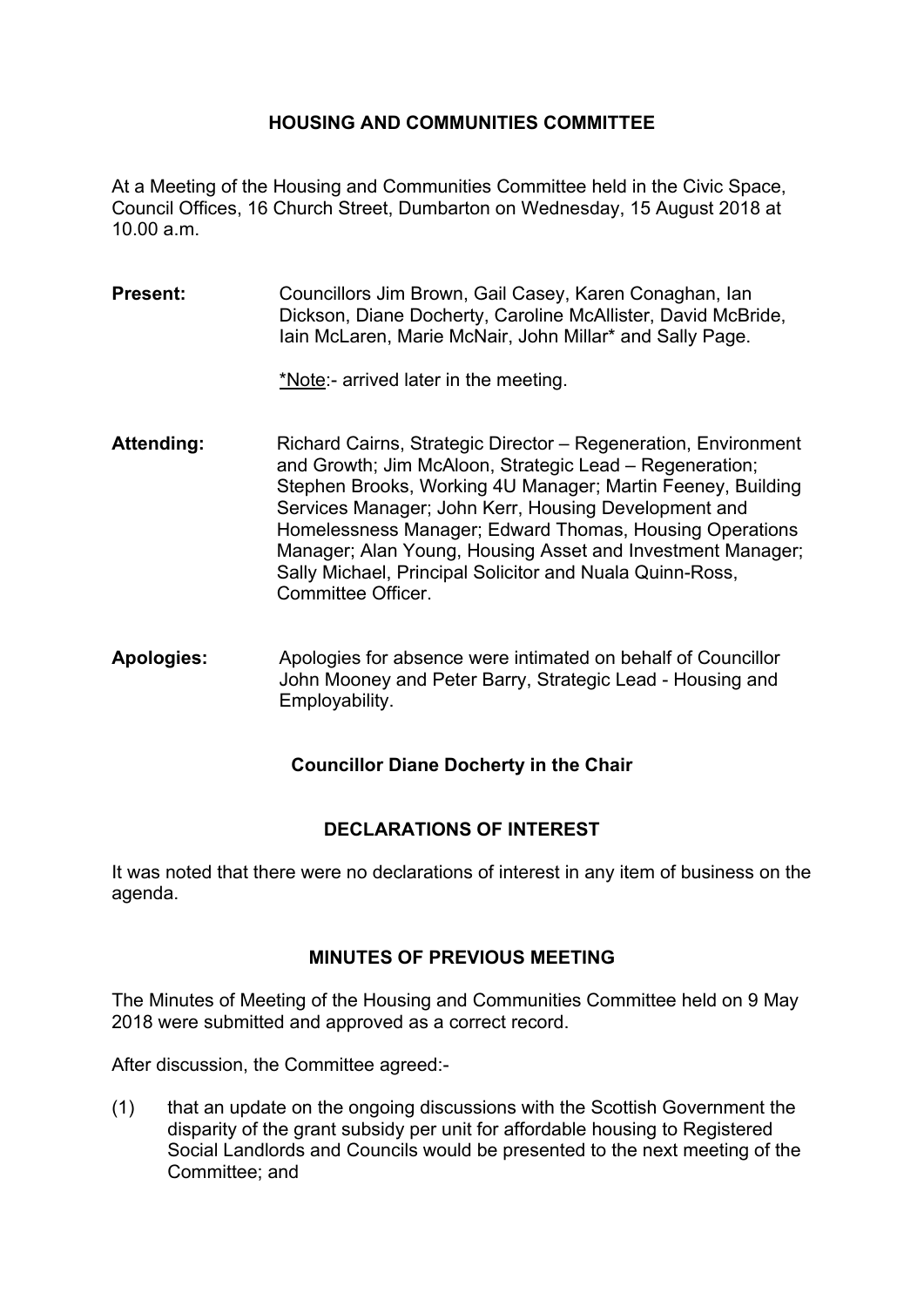(2) that an update be provided to the next meeting of the Committee regarding the request made to the Scottish Government asking for them to make a financial contribution to works being undertaken by this Council to develop an enhanced standard for high rise flats in the aftermath of the tragic fire at Grenfell Tower in London.

## **OPEN FORUM**

The Committee noted that no open forum questions had been submitted by members of the public.

## **MORE HOMES WEST DUNBARTONSHIRE – WEST DUNBARTONSHIRE AFFORDABLE HOUSING SUPPLY PROGRAMME**

A report was submitted by the Strategic Lead, Housing and Employability providing an update on progress with West Dunbartonshire's Affordable Housing Supply Programme (AHSP).

After discussion and having heard the Housing Development and Homelessness Manager and the Housing Operations Manager in further explanation of the report and in answer to members' questions, the Committee agreed:-

- (1) to note the contents of the report and the progress made to date in the delivery of the Council's More Homes West Dunbartonshire approach;
- (2) to note the Strategic Lead Regeneration's intention to serve notice on community groups currently operating from the Longcrags facility and provide support to investigate alternative accommodation solutions;
- (3) that the work to identify alternative facilities for Bellsmyre Digital and Bellsmyre School's Out Club to be accelerated to identify a solution for both short and long term accommodation to allow both groups to continue to provide services to the Bellsmyre community;
- (4) that no later than the December Council meeting, officers to submit a report on the work undertaken with Bellsmyre Digital and Bellsmyre School's Out Club, bringing viable options for both short and long term accommodation before members. This is to allow Council to make an informed decision on the way forward before the notice to quit is enforced;
- (5) to note the intention to appoint a strategic delivery partner subject to final approval by the Council's Tendering Committee on 29 August 2018; and
- (6) to note that the report and the delivery of the Council's ambitious plans to deliver new homes to meet housing need will include significant member involvement in its delivery and as such a regular update report will be provided to each meeting of the Committee.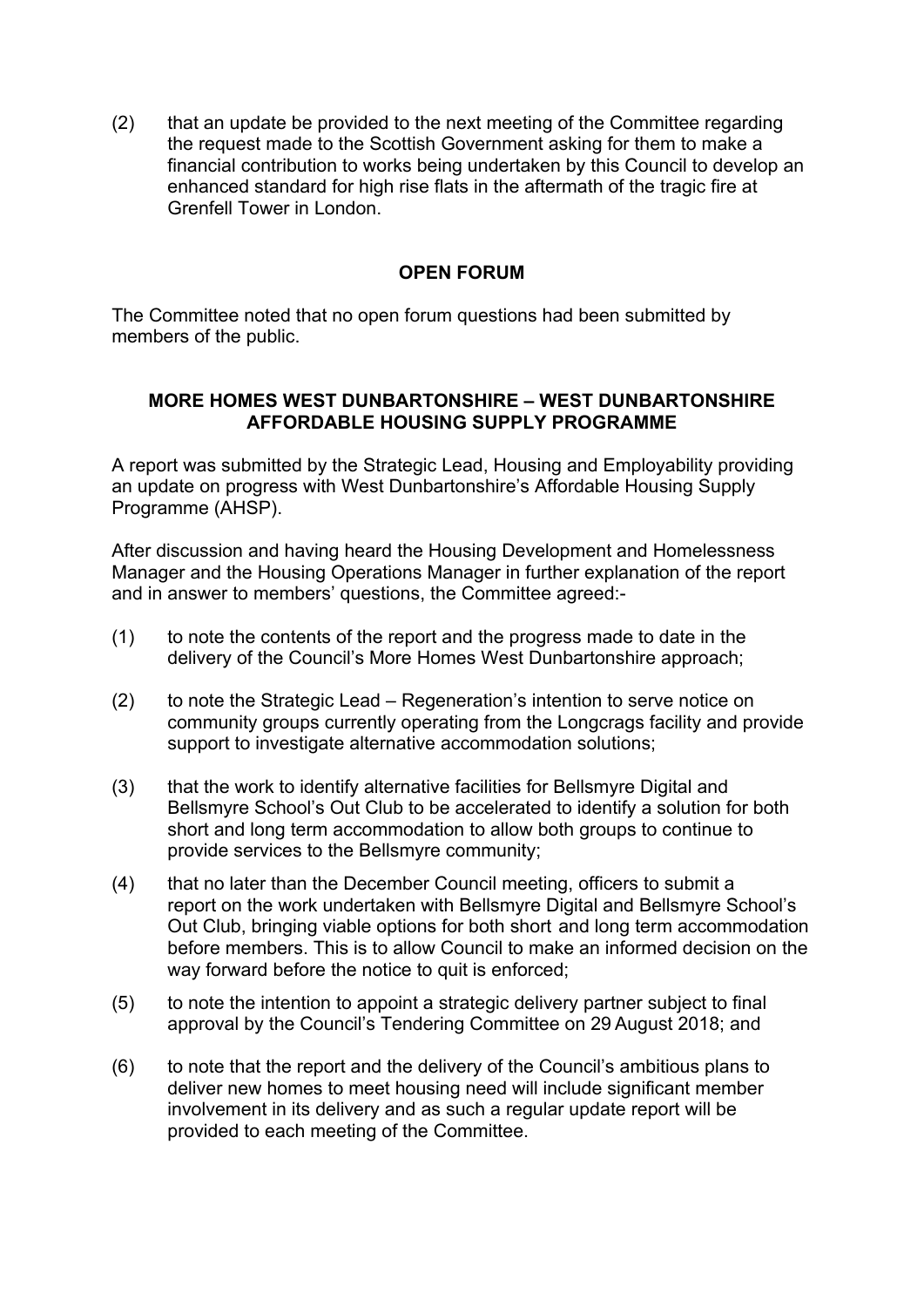Note:- Councillor John Millar arrived during discussion on the above item of business.

# **SCOTTISH SOCIAL HOUSING CHARTER ANNUAL PERFORMANCE REPORT**

A report was submitted by the Strategic Lead, Housing and Employability providing an annual progress report on meeting the requirements of the Scottish Social Housing Charter.

After discussion and having heard officers in further explanation of the report and in answer to members' questions, the Committee agreed:-

- (1) to note the continued improvements across housing and homelessness services in West Dunbartonshire which have been recognised by the Scottish Housing Regulator; and
- (2) that a further progress report on the Scottish Social Housing Charter, which will include detailed benchmarking information, be submitted to the November 2018 meeting of the Committee.

### **WORKING 4U PROGRESS UPDATE AND COMMUNITY LEARNING AND DEVELOPMENT PLAN**

A report was submitted by the Strategic Lead, Housing and Employability:-

- (1) providing information regarding Working 4U's progress towards key aims in 2017/2018; and
- (2) setting out the requirements for an updated statutory Community Learning and Development Plan 2018-2021.

After discussion and having heard the Working 4U Manager in further explanation of the report and in answer to members' questions, the Committee agreed:-

- (1) the consultation and development process for the completion of the Community Learning and Development Plan;
- (2) that a report on the impact of Universal Credit and the strategies in place to deal with it be presented to a future meeting of the Committee;
- (3) that a Members' Seminar on Universal Credit be arranged; and
- (3) otherwise to note the contents of the report.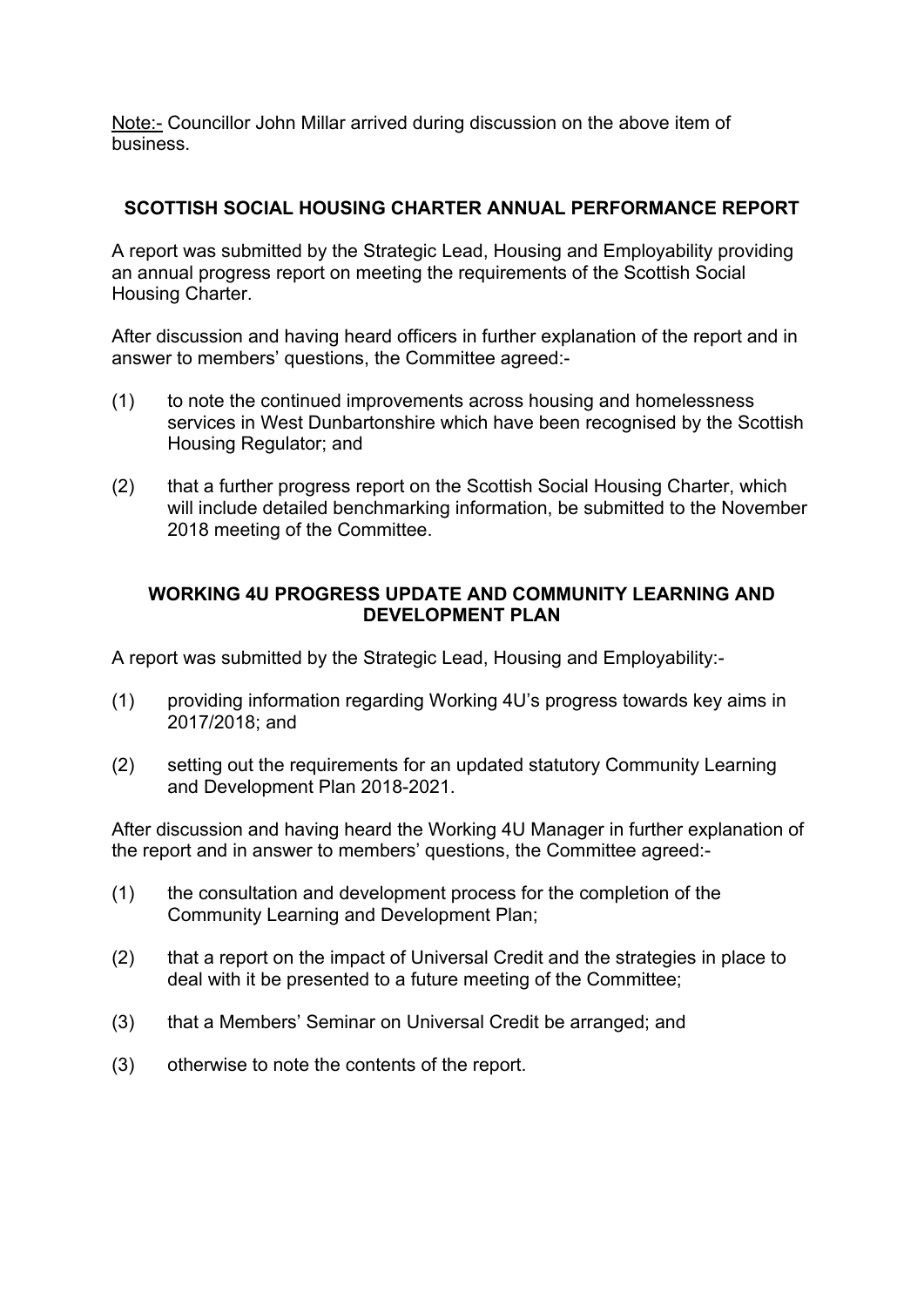# **NO HOME FOR DOMESTIC ABUSE**

A report was submitted by the Strategic Lead, Housing and Employability providing an update on the launch and roll out of *No Home for Domestic Abuse*, the Council's new zero tolerance approach to tackling domestic abuse within West Dunbartonshire.

After discussion and having heard the Housing Operations Manager in further explanation of the report and in answer to members' questions, the Committee agreed:-

- (1) to note the contents of the report;
- (2) to note the Council's further work to share good practice with other Scottish social landlords and the roll out of the toolkit to partners locally and nationwide; and
- (3) that an update report be presented to the Committee on an annual basis.

# **SPECIAL NEEDS ADAPTATIONS – 2017-2018 PERFORMANCE REPORT**

A report was submitted by the Strategic Lead, Regeneration providing an update on the progress of improving performance in relation to Special Needs Adaptations.

After discussion and having heard officers in further explanation of the report and in answer to members' questions, the Committee agreed to note the contents of the report and the progress made to date.

### **HOUSING REVENUE ACCOUNT BUDGETARY CONTROL REPORT TO 30 JUNE 2018 (PERIOD 3)**

A report was submitted by the Strategic Lead, Housing and Employability providing an update on the financial performance to 30 June 2018 (Period 3) of the HRA revenue and capital budgets.

After discussion and having heard the Strategic Director in further explanation of the report, the Committee agreed:-

- (1) to note the projected favourable revenue variance of £0.136m (0.3%); and
- (2) to note the position advised in relation to the capital budget which projected an in-year favourable variance of £7.442m (22.3%), of which £7.384m (22.1%) related to projected re-phasing and an in year underspend of £0.058m (0.2%).